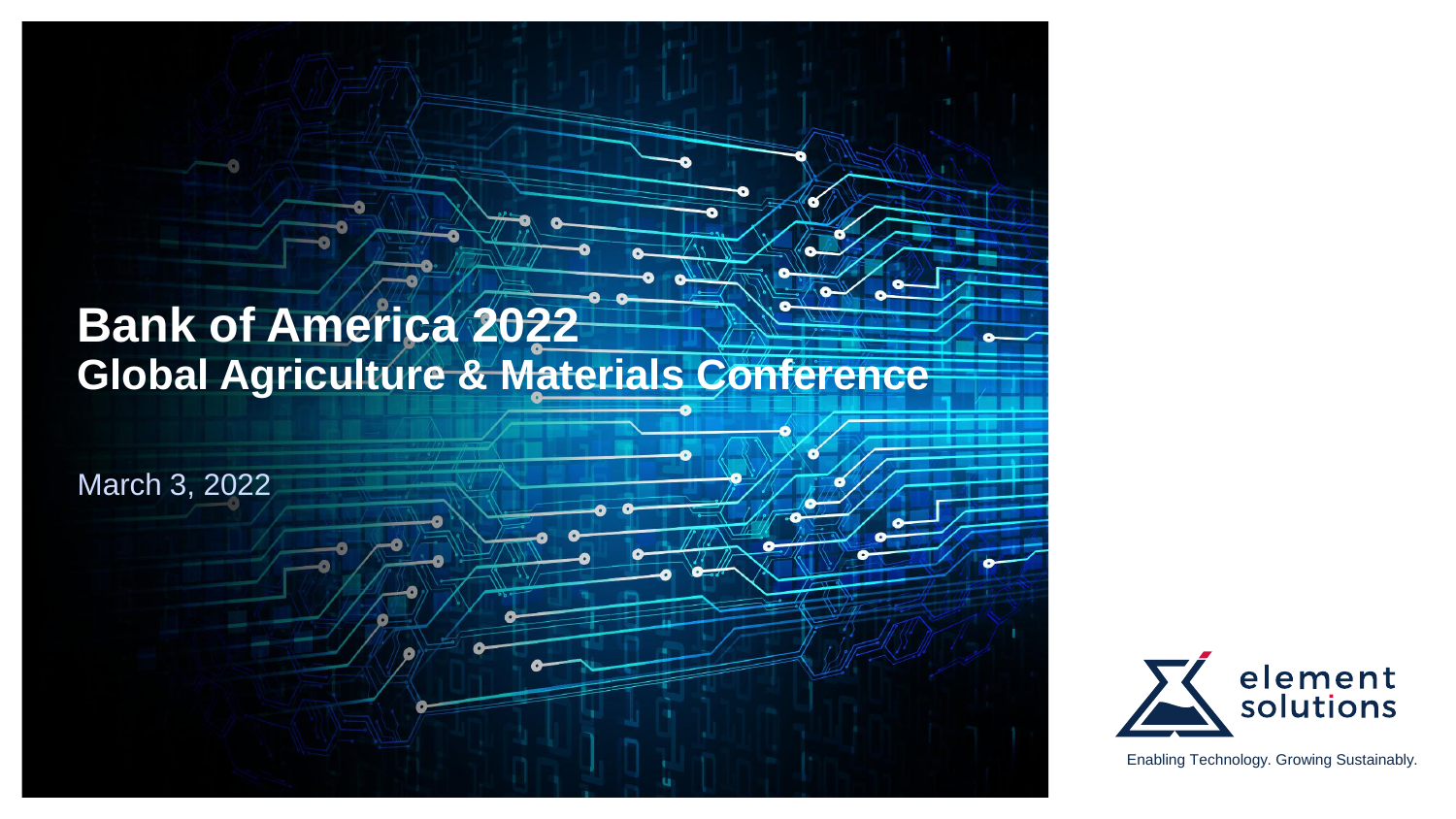### Legal Notices

### **SAFE HARBOR**

Please note that in this presentation, we may discuss events or results that have not yet occurred or been realized, commonly referred to as forward-looking statements. The Private Securities Litigation Reform Act of 1995 "harbor for forward-looking statements made by or on behalf of the Company. Such discussion and statements will often contain words such as "expect." "anticipate." "project." "will." "should." "believe." "intend." "plan." "predict," "seek," "continue," "outlook," "may," "might," "aim," "can have," "likely," "potential," "target," "hope," "goal," "priority," "guidance" or "confident" and variations of such words and similar expressions, and without limitation, to continued strengths in electronics and recovering industrial end-markets; acceleration of the Company's future growth outlook; capital allocation to compound long-term shareholder value; expected syn from the Coventya Holding and H K Wentworth group acquisitions: the Company's position for profitable growth: robust secular growth drivers: 5-year growth algorithm and growth targets for net sales, adjusted EBITDA, increm adjusted EPS (including expected adjusted EPS of \$2.50 by 2026 or ~13% adj. EPS CAGR) and 5 year cumulative free cash flow of at least \$2 billion; compelling path forward; full year 2022 financial quidance, including FY ad FY adjusted EPS, free cash flow and full year 2022 additional considerations: Q1 2022 constant currency quidance for adjusted EBITDA: adjusted EBITDA growth in second half of 2022: FX headwind to net sales and adjusted EBI momentum from secular trends: and ongoing solid execution. These projections and statements reflect management's estimates, assumptions and expectations with respect to future events and financial performance and are belie reasonable, though are inherently uncertain and difficult to predict. Such projections and statements are based on the assessment of information available to management as of the current date, and management does not under obligations to provide any further updates. Actual results could differ materially from those expressed or implied in the forward-looking statements if one or more of the underlying estimates, assumptions or expectations p or are unrealized. Important factors that could cause actual results to differ materially from those suggested by these forward-looking statements include, but are not limited to, the duration and scope of the COVID-19 pan availability and/or public acceptance of vaccines and treatments targeting COVID-19 and/or its variants; governments', businesses', and individuals' actions in response to the pandemic; the general impact of the pandemic o activity, including financial market instability, and on the Company's customers, employees, suppliers, vendors and other stakeholders; business and management strategies; outstanding debt and debt leverage ratio; shares r debt and/or equity issuance or retirement; expected returns to stockholders; and the impact of acquisitions, divestitures, restructurings, refinancings, impairments and other unusual items, including the Company's ability obtain the anticipated benefits, results and synergies from these transactions or other related strategic initiatives. Additional information concerning these and other factors that could cause actual results to vary is, o periodic and other reports of Element Solutions filed with the Securities and Exchange Commission. Element Solutions undertakes no obligation to update any forward-looking statements, whether as a result of new information or otherwise.

In addition, historical financial results of acquired businesses, such as Coventya Holding S.A.S. and H.K. Wentworth Limited and their respective subsidiaries, were derived from information not historically prepared in acc GAAP and that may or may not be comparable to the Company's financial statements. Consequently, there is no assurance that the financial results, information and projections for these legacy businesses are accurate or comp representative in any way of the Company's actual or future results as a consolidated company.

### **NON-GAAP FINANCIAL MEASURES**

To supplement the financial measures prepared in accordance with generally accepted accounting principles in the United States ("GAAP"), the Company uses the following non-GAAP financial measures: EBITDA, adjusted EBITDA, adjusted EBITDA margin, incremental EBITDA margin, adjusted earnings per share (EPS), normalized EPS, adjusted common shares outstanding, free cash flow (FCF), adjusted FCF, metal price adjusted profit margins, organic net growth, Q1 2022 constant currency quidance for adjusted EBITDA, full year 2022 financial quidance for adjusted EBITDA, adjusted EPS and free cash flow (including any impact from the Coventya acquisition), 5 year expected g billion+ for free cash flow, and 5 year growth targets for adjusted EBITDA and adjusted EPS, including expected adjusted EPS of \$2.50 by 2026. The Company also evaluates and presents its results of operations on a constant basis. The definitions and reconciliations of these non-GAAP measures to the most directly comparable financial measures calculated and presented in accordance with GAAP can be found in the footnotes and appendix of this p

Management internally reviews each of these non-GAAP measures to evaluate performance on a comparative period-to-period basis in terms of absolute performance, trends and expected future performance of the Company's busine believes that these non-GAAP measures provide investors with an additional perspective on trends and underlying operating results on a period-to-period comparable basis. The Company also believes that investors find this i helpful in understanding the ongoing performance of its operations separate from items that may have a disproportionate positive or negative impact on its financial results in any particular period. These non-GAAP financia however, have limitations as analytical tools, and should not be considered in isolation from, a substitute for, or superior to, the related financial information that the Company reports in accordance with GAAP. Furthermo measures may not be consistent with similar measures provided or used by other companies. Investors are encouraged to review the definitions and reconciliations of these non-GAAP financial measures to their most comparable financial measures included in the footnotes and appendix of this presentation, and not to rely on any single financial measure to evaluate the Company's businesses.

The Company only provides Q1 2022 constant currency quidance for adjusted EBITDA, full year 2022 quidance for adjusted EBITDA, adjusted EPS and free cash flow. 5 year expected growth of \$2 billion for free cash flow, and 5 growth targets for adjusted EBITDA and adjusted EPS, including expected adjusted EPS of \$2.50 by 2026, on a non-GAAP basis and does not provide reconciliations of these forward-looking non-GAAP measures to GAAP due to the inherent difficulty in forecasting and quantifying, without unreasonable effort, certain amounts that are necessary for such reconciliations, including adjustments that could be made for restructurings, refinancings, impai integration-related expenses, share-based compensation amounts, non-recurring, unusual or unanticipated charges, expenses or gains, adjustments to inventory and other charges reflected in the reconciliation of historic num amount of which, based on historical experience, could be significant.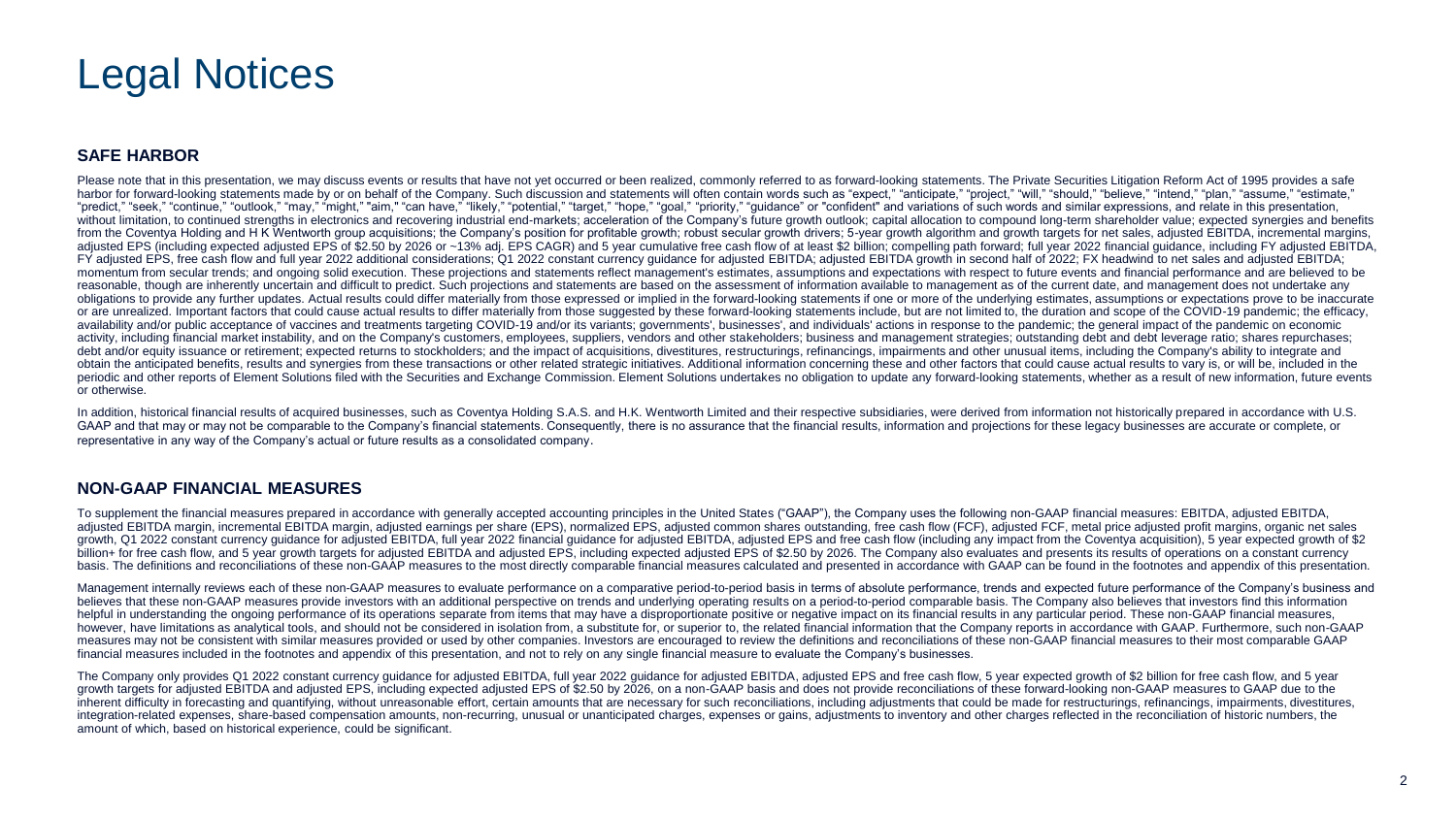# Full year 2021 highlights

### **Winning now, winning later**

- Capitalized on continued strength in electronics and recovering industrial end-markets, despite ongoing supply chain challenges
- Refined operating system and increased internal and external investment to accelerate future growth outlook



\* These financial measures, on this slide and on subsequent slides, are not prepared in accordance with GAAP. For definitions, discussions of adjustments and reconciliations, please refer to the appendix of this presentation 1. Based on Coventya's fiscal year 2021 adjusted EBITDA and assumes annualized synergies of at least \$15 million expected to be achieved by fiscal year end 2023

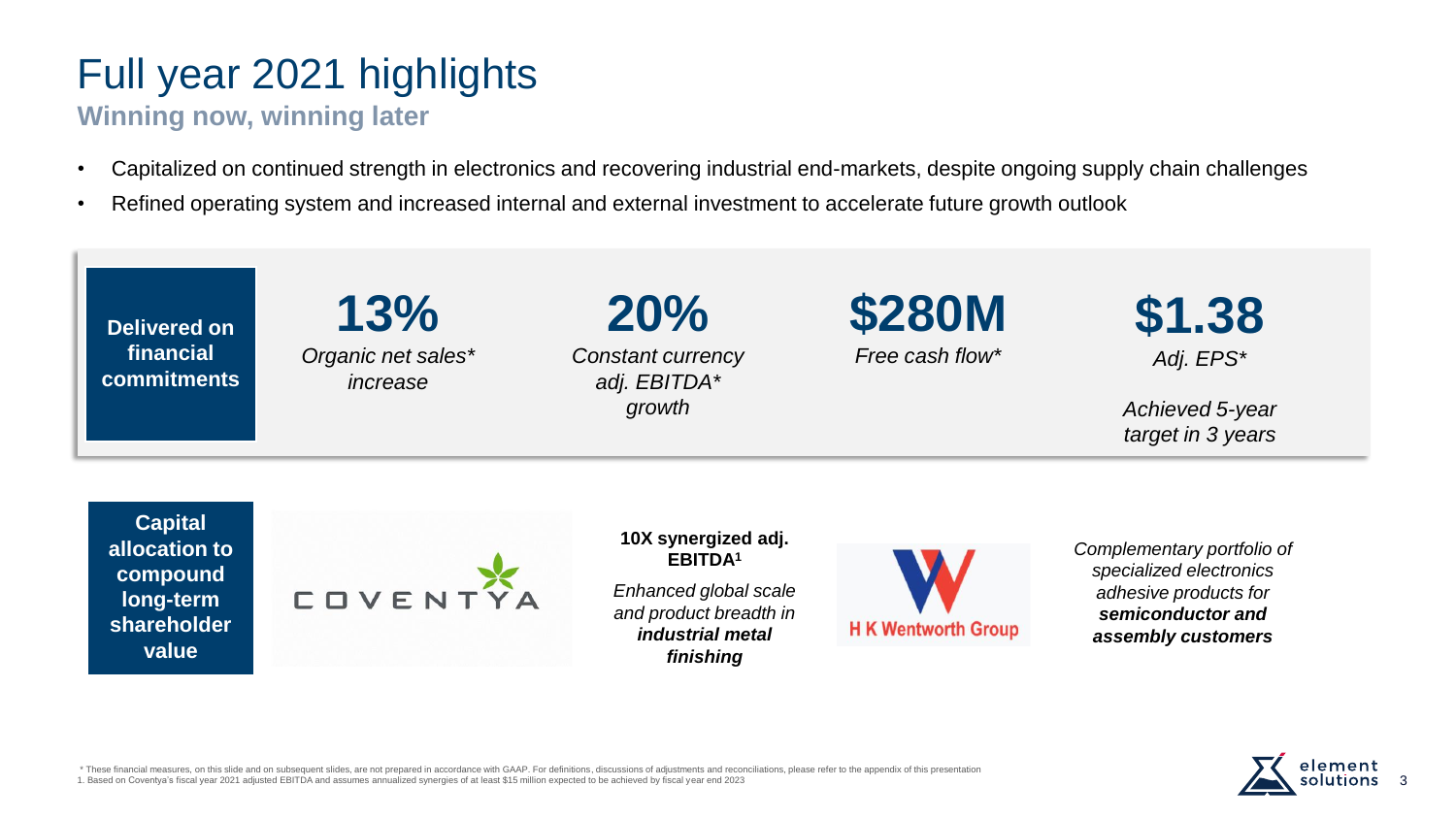## A track record of performance

### **GROWTH IN EXCESS OF END-MARKETS…**

| (YoY Growth %)            | 2019  | 2020  | 2021 |
|---------------------------|-------|-------|------|
| <b>ESI Organic Sales*</b> | (4%)  | (3%)  | 13%  |
| <b>Auto Units</b>         | (6%)  | (16%) | (1%) |
| <b>Smartphone Units</b>   | (4% ) | (6%)  | 1%   |
| PCB (sq meters)           | (3%)  | (1%)  | 13%  |





### **\$1,961 \$2,400 \$421 \$525 20% 22% 2018 2021** ESI sales **ESI adj.** ESI adj. EBITDA\* Metals adj. margin% **+190 bps Margin Expansion AND STRONG INCREMENTAL MARGINS<sup>1</sup>** *\$ in millions* **7.0% CAGR Sales 7.6% CAGR EBITDA**





\* See non-GAAP definitions and reconciliations in the appendix

1. Defined as change in Adj. EBITDA\* divided by change in pass-through metal adjusted net sales

2. Adjusted FCF and normalized EPS assume the Arysta divestiture had occurred and ESI's current capital structure had been in place as of January 1, 2019 or 2018, as applicable Sources: Management estimates, Prismark Partners, LLC, UBS Investment Research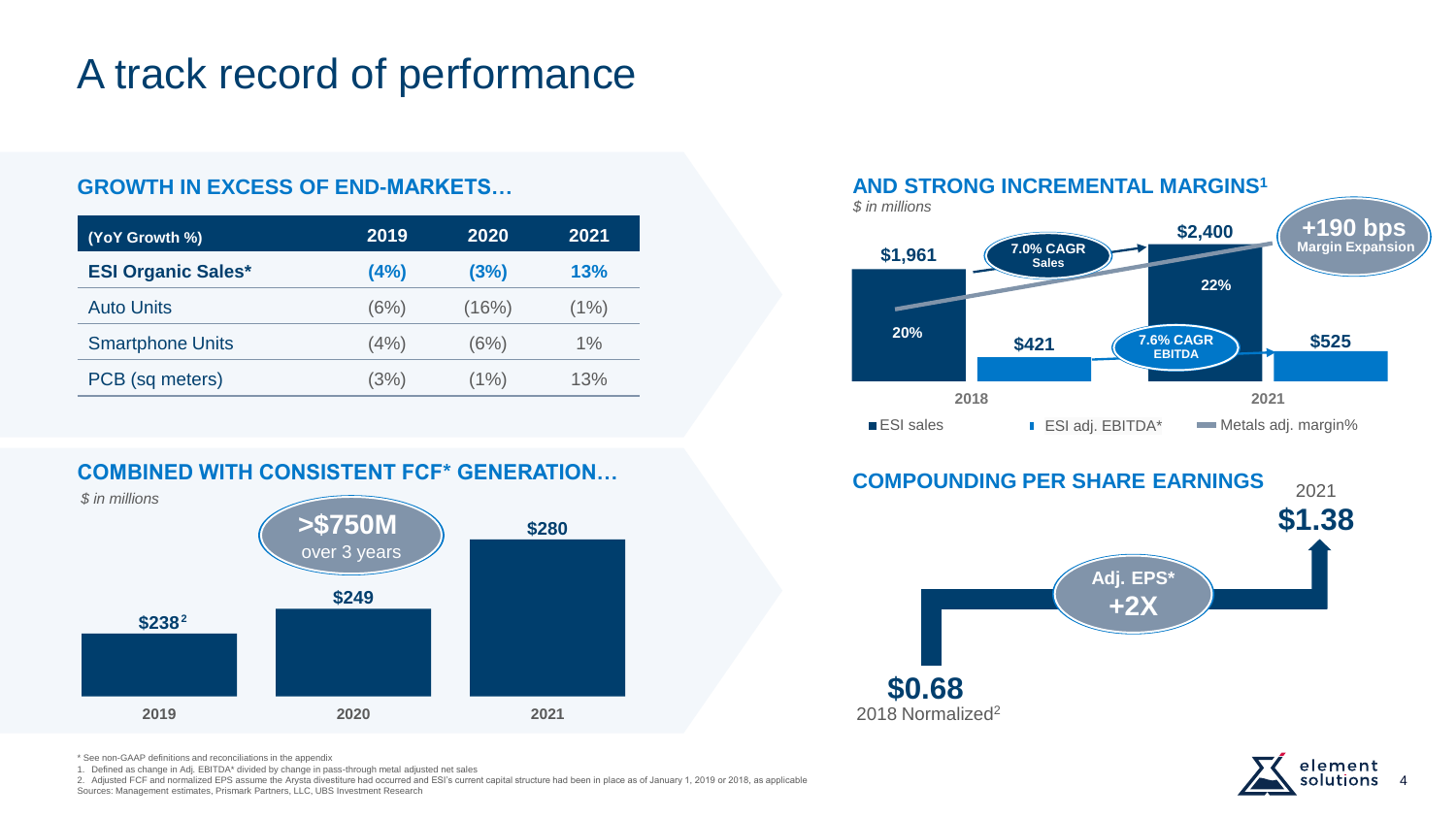# Positioned for profitable growth

**Robust secular growth drivers**

| <b>Next Generation</b><br><b>Wireless</b><br><b>Example Technology</b> | 20% 5G handset<br>growth forecast<br>$'21 - '25$                              | • High reliability, low latency circuit board chemistry to enable next-gen mobile phones and<br>infrastructure<br>• Fine feature solder paste to enable greater computing power in smaller devices                                                                                                                                                                                                    |
|------------------------------------------------------------------------|-------------------------------------------------------------------------------|-------------------------------------------------------------------------------------------------------------------------------------------------------------------------------------------------------------------------------------------------------------------------------------------------------------------------------------------------------------------------------------------------------|
| <b>Rising</b><br>Semiconductor<br><b>Intensity</b>                     | 8% MSI <sup>1</sup> growth<br>forecast '20-'25                                | • Wafer-deposition materials to build nano-circuits<br>• Advanced packaging materials for chip assembly and die-attach                                                                                                                                                                                                                                                                                |
| <b>Electrification</b><br>of Vehicles                                  | <b>18% EV</b><br>production<br>growth forecast<br>$'21 - 25$                  | • Range and reliability enabling power electronics solutions<br>• High-reliability, high-performance circuit board chemistry, assembly materials, and thermal<br>interface materials for systems control and ADAS<br>• Flexible, formable printed electronics solutions (chemistries and films) for weight reductions<br>• Decorative and functional coatings for light-weighting and wear resistance |
| Sustainability                                                         | $>70\%$ of top<br>industrial customers<br>plan to invest in<br>sustainability | • Circuit board solutions with lower water and energy intensity than conventional<br>technologies<br>• Recycled metal assembly materials<br>• Waste treatment solutions for metals reclaim and water reduction<br>• Hex-chrome free metal plating solutions                                                                                                                                           |

1. MSI defined as millions of square inches of silicon wafer capacity

Source: Management estimates, MarketsandMarkets Research, Market Intelligence & Consulting Institute, Prismark Partners LLC, Market Survey of Top 100 Global Industrial customers **Electronics** Industrial customers **Electronics** Industrial & Specialty

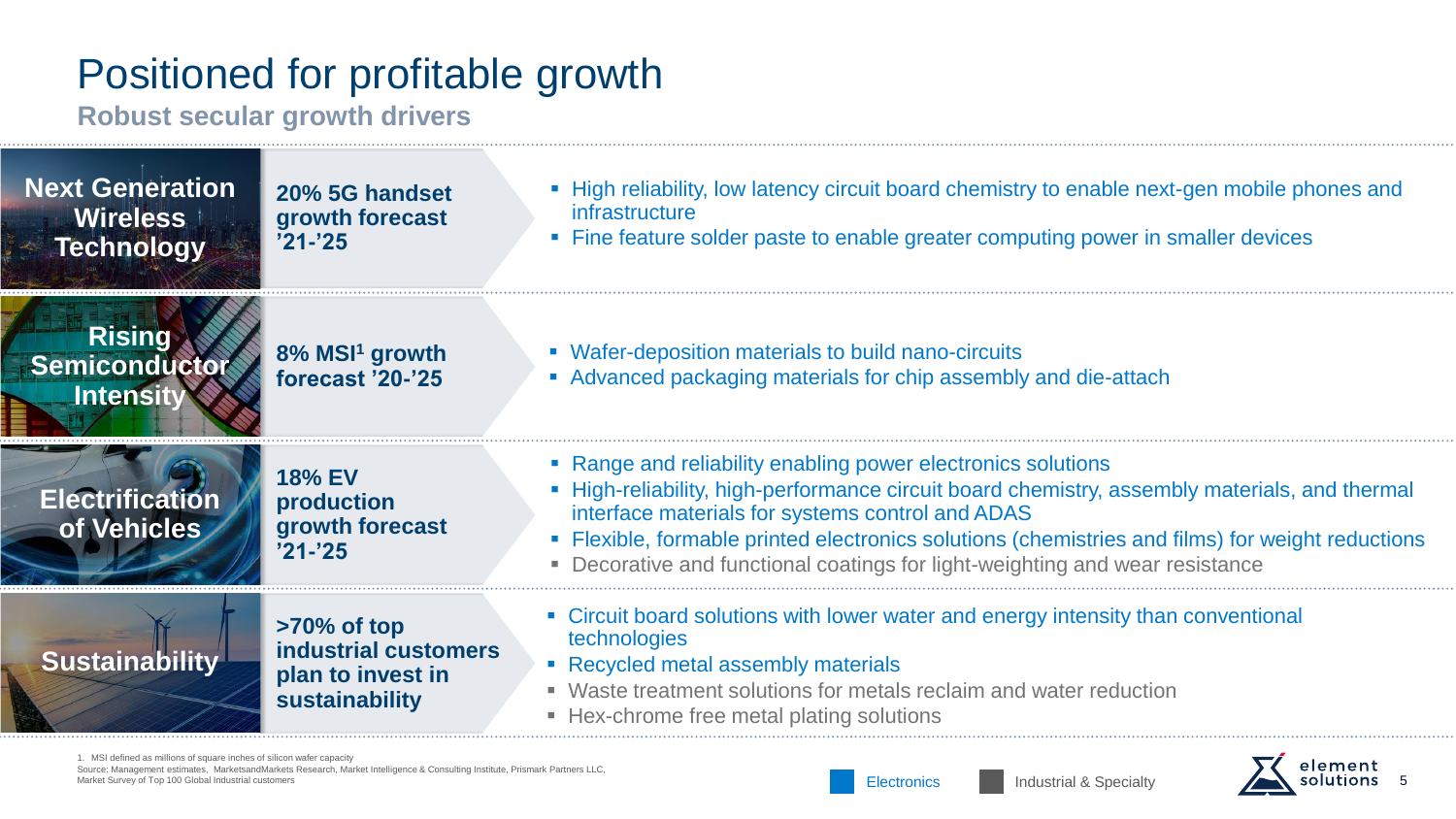# 5-year growth algorithm & targets

**Compelling path forward**



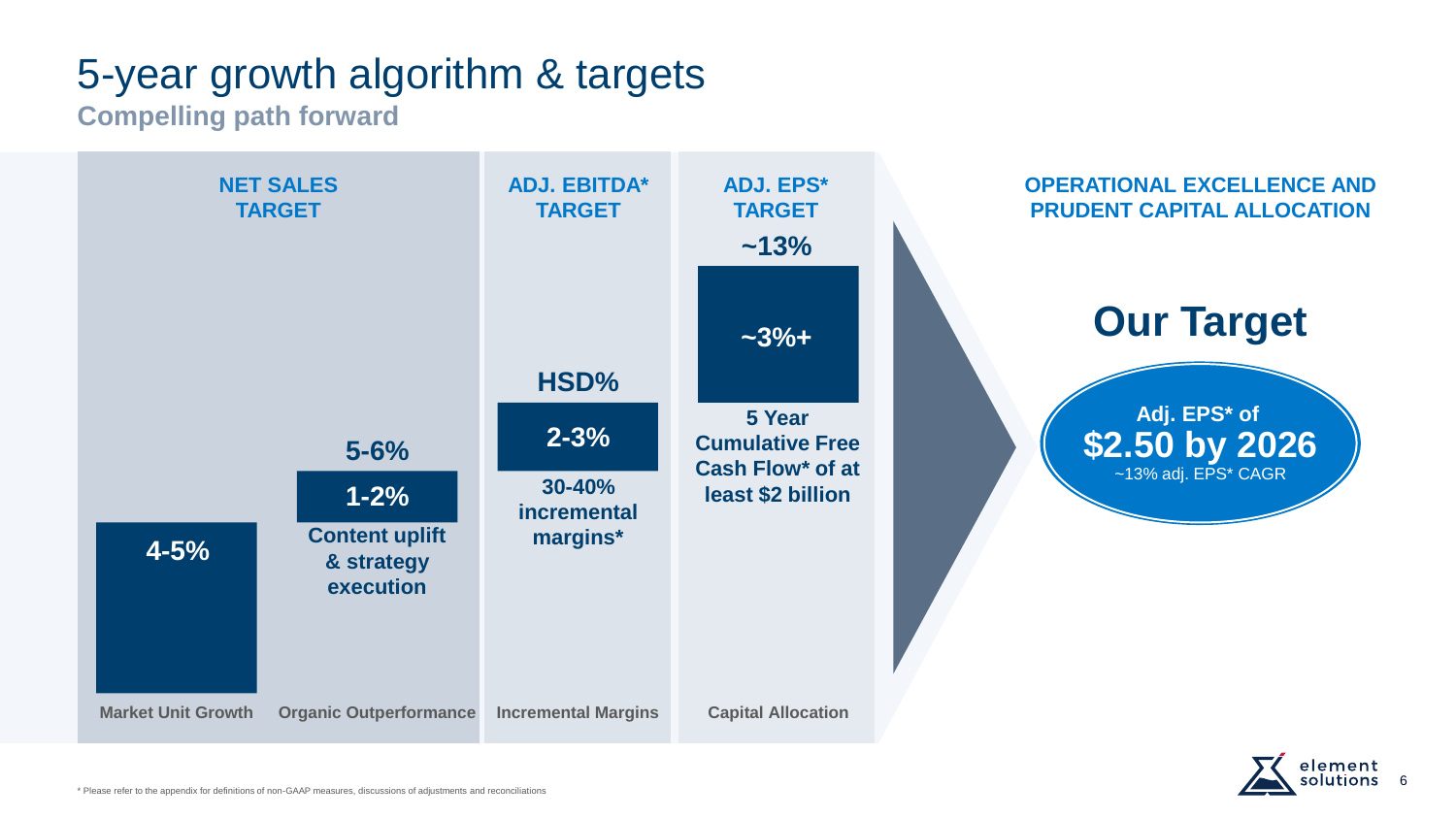## Full year 2022 financial guidance

### **As of February 2022**

| FY Adj.                                    | \$575 million to \$590 million                                                                                                                                                                                           |
|--------------------------------------------|--------------------------------------------------------------------------------------------------------------------------------------------------------------------------------------------------------------------------|
| <b>EBITDA*</b>                             | (13-16% constant currency growth)                                                                                                                                                                                        |
| <b>FY Adjusted</b>                         | $$1.55 - $1.60$                                                                                                                                                                                                          |
| EPS*                                       | $(12-16\%$ growth)                                                                                                                                                                                                       |
| <b>Free Cash</b><br>Flow*                  | \$310 million - \$325 million                                                                                                                                                                                            |
| <b>Additional</b><br><b>Considerations</b> | Expect Q1 2022 adjusted EBITDA* approximately flat YoY at constant currency<br>Expect adjusted EBITDA* growth to be second half weighted<br>Expect ~3% FX headwind to net sales and \$15M to adjusted EBITDA for FY 2022 |

**Strong earnings momentum from secular trends and ongoing solid execution**

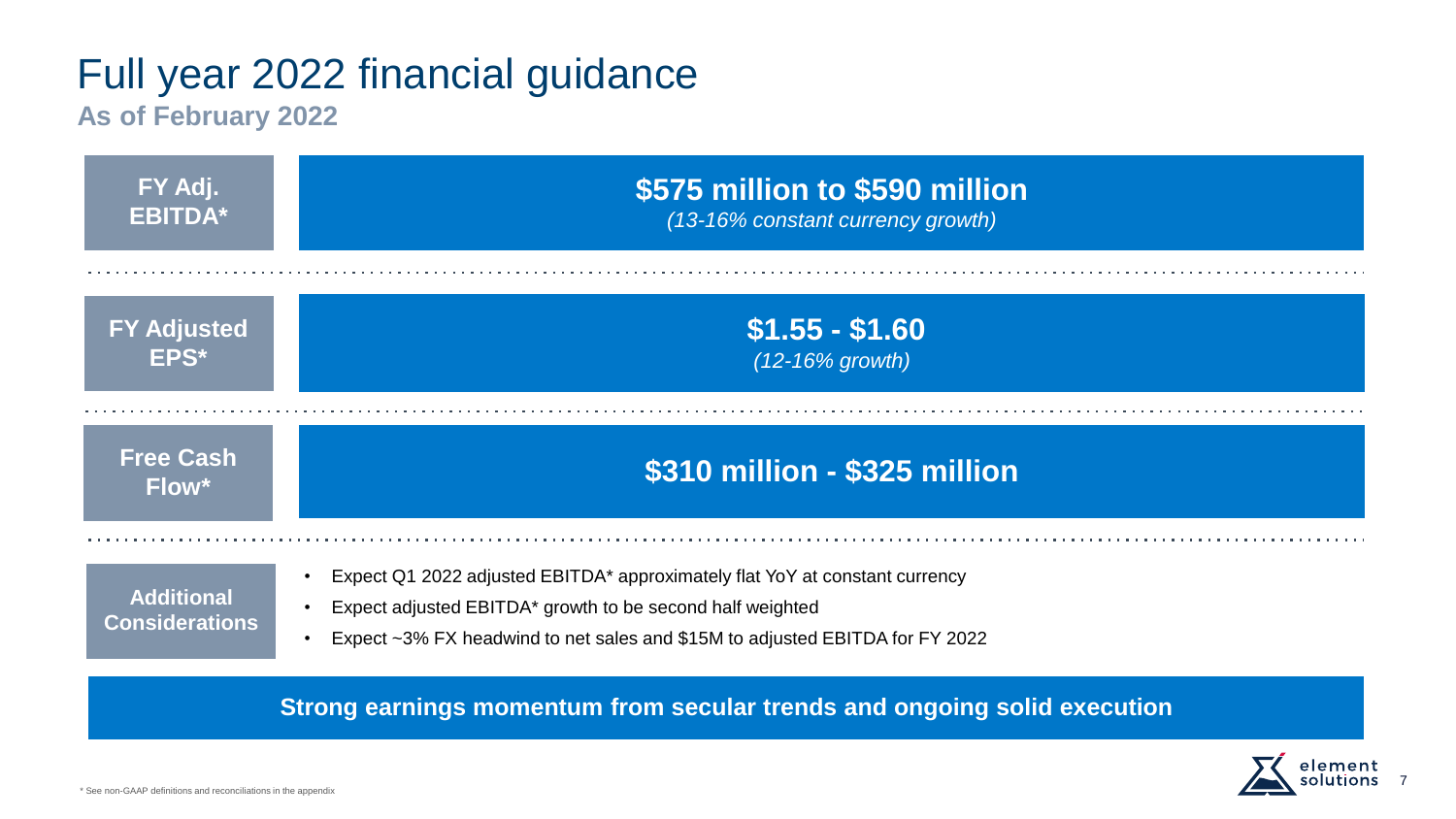



Enabling Technology. Growing Sustainably.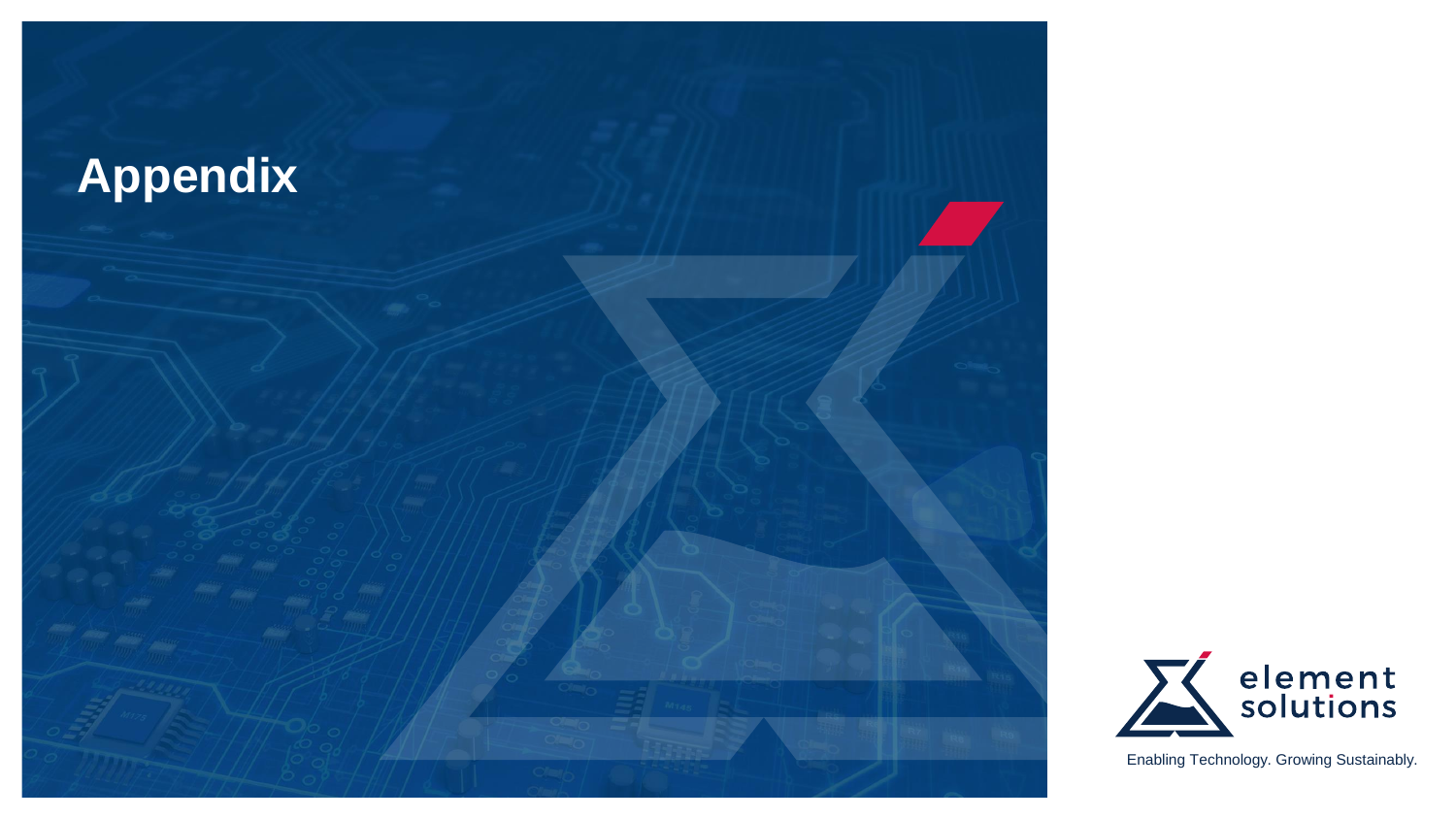### Net income (loss) attributable to common stockholders reconciliation to adjusted EBITDA

| (\$ millions)                                                   | 2018              | 2021  |
|-----------------------------------------------------------------|-------------------|-------|
| Net income (loss) attributable to common stockholders           |                   | \$203 |
| Add (subtract):                                                 |                   |       |
| Net income (loss) attributable to the non-controlling interests | 5                 | 0     |
| Loss (income) from discontinued operations, net of tax          | 243               | 0     |
| Income tax expense (benefit)                                    | 24                | 48    |
| Interest expense, net                                           | 311               | 54    |
| Depreciation expense                                            | 45                | 40    |
| Amortization expense                                            | 112               | 124   |
| <b>EBITDA</b>                                                   | 415               | 470   |
| Adjustments to reconcile to adjusted EBITDA:                    |                   |       |
| Inventory-step-up                                               |                   | 13    |
| Restructuring expense                                           | 6                 | 12    |
| Acquisition and integration expense                             | $12 \overline{ }$ | 14    |
| Foreign exchange loss (gain) on internal debt                   | 6                 | (17)  |
| Debt refinancing costs                                          | $\mathbf{1}$      |       |
| Chang in fair value of contingent consideration                 | (22)              |       |
| Gain on sale of equity investment                               | (11)              |       |
| Foundation contributions                                        |                   |       |
| Adjustment of stock compensation previously not probable        |                   | 24    |
| Other, net                                                      | 14                | 9     |
| <b>Adjusted EBITDA</b>                                          | \$421             | \$525 |

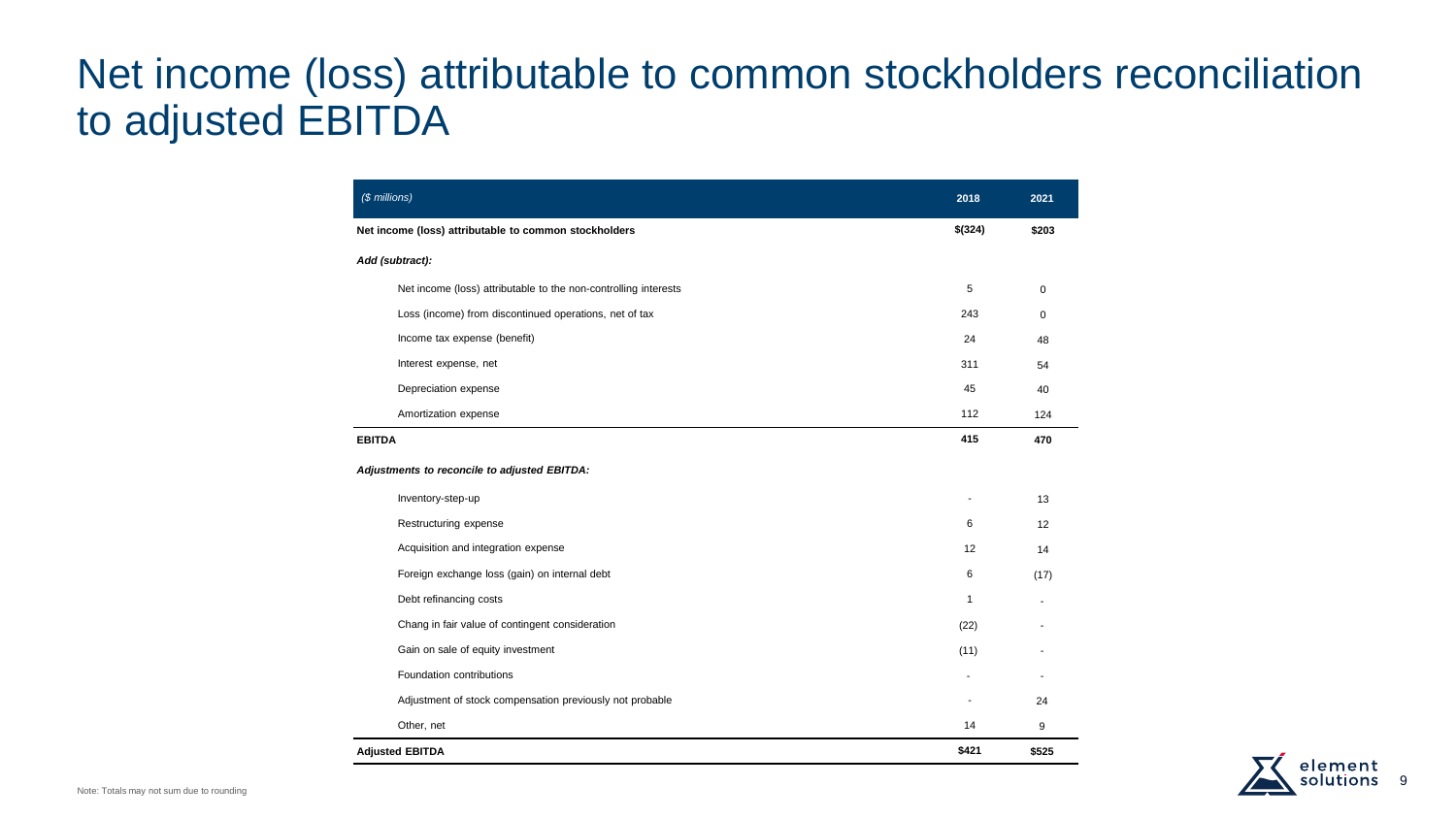# GAAP net income (loss) reconciliation to adjusted diluted EPS

| (\$ millions, except per share amounts)                                                          | FY 2018        | FY 2021        |
|--------------------------------------------------------------------------------------------------|----------------|----------------|
| Net (loss) income attributable to common stockholders                                            | $$$ (324)      | \$203          |
| Net (loss) income from discontinued operations attributable to common stockholders               | (246)          | 0              |
| Net (loss) income from continuing operations attributable to common stockholders                 | (79)           | 203            |
| Reversal of amortization expense                                                                 | 112            | 124            |
| Adjustment to reverse incremental depreciation expense from acquisitions                         | 10             | 3              |
| Inventory-step-up                                                                                |                | 13             |
| Adjustment to interest expense                                                                   |                | $\blacksquare$ |
| Restructuring expense                                                                            | 6              | 12             |
| Acquisition and integration expense                                                              | 12             | 14             |
| Foreign exchange loss (gain) on internal debt                                                    | 6              | (17)           |
| Debt refinancing costs                                                                           | 1              |                |
| Gain on sale of equity investment                                                                | (11)           |                |
| Foundation contributions                                                                         | $\blacksquare$ |                |
| Change in fair value of contingent consideration                                                 | (22)           | ٠              |
| Adjustment of stock compensation previously not probable                                         | $\blacksquare$ | 24             |
| Other, net                                                                                       | 14             | 9              |
| Tax effect of pre-tax non-GAAP adjustments                                                       | (44)           | (37)           |
| Adjustment to estimated effective tax rate                                                       | 42             | (2)            |
| Adjustment to reverse loss attributable to certain non-controlling interests                     | 1              |                |
| Adjusted net income from continuing operations attributable to common stockholders               | \$49           | \$347          |
| Adjusted earnings per share from continuing operations                                           | \$0.17         | \$1.38         |
| Adjustments to arrive at normalized earnings per share:                                          |                |                |
| Interest expense savings based on illustrative capital structure <sup>1,2</sup>                  | 237            |                |
| Tax effect of interest expense adjustment <sup>3</sup>                                           | (81)           |                |
| Normalized adjusted net income from continuing operations attributable to common<br>stockholders | \$205          |                |
| Normalized adjusted earnings per share from continuing operations                                | \$0.68         |                |
| Average basic common shares outstanding                                                          | 288            | 247            |
| Number of shares issuable upon conversion of PDH Common Stock                                    | 4              |                |
| Number of shares issuable upon conversion of Series A Preferred Stock                            | 2              |                |
| Number of shares issuable upon vesting and exercise of Stock Options                             | 1              |                |
| Number of shares issuable upon vesting of granted Equity Awards                                  | $\overline{7}$ | 4              |
| Adjusted common shares outstanding                                                               | 302            | 251            |

1. Assumes the Company's new capital structure post-Arysta transaction, which closed on January 31, 2019: \$800M of 5.875% senior notes, \$750M term loan (including the effect of an interest rate swap and a net investment he



Note: Totals may not sum due to rounding

revolver 2. Does not reflect the repurchase of 37 million shares announced on February 4, 2019 3. Assumes tax rate of 34%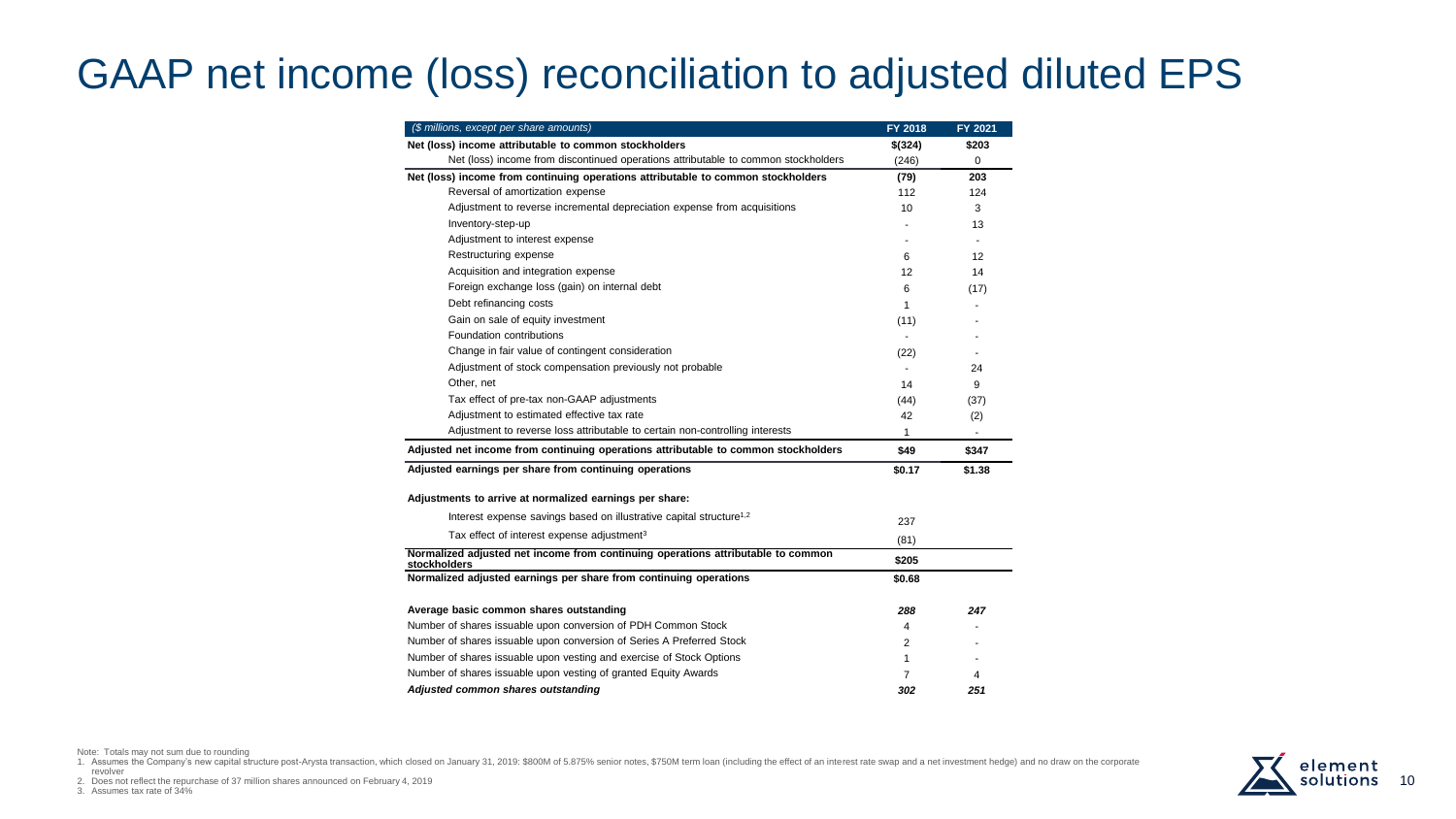## Free cash flow & organic net sales growth reconciliation

| $(S$ millions)                                                 | FY 2019   | <b>FY 2020</b> | FY 2021   |
|----------------------------------------------------------------|-----------|----------------|-----------|
| Cash flows from operating activities                           | \$<br>171 | \$<br>276      | \$<br>326 |
| Capital expenditures                                           | (30)      | (29)           | (46)      |
| Disposal of property, plant and equipment                      | 5         | 2              |           |
| Free cash flows                                                | \$<br>146 | \$<br>249      | \$<br>280 |
| Adjustments to arrive at free cash flows on an adjusted basis: |           |                |           |
| Interest payments - prior capital structure (1)                | 57        |                |           |
| Interest payments - current capital structure (1)              | (3)       |                |           |
| Other $(2)$                                                    | 38        |                |           |
| Free cash flows on an adjusted basis                           | 238       |                |           |

|                                       | FY 2019 | <b>FY 2020</b> | <b>FY 2021</b> |
|---------------------------------------|---------|----------------|----------------|
| <b>Net Sales Growth</b>               | (6%)    | 1%             | 29%            |
| Impact of Currency                    | 3%      | 0%             | (3%)           |
| <b>Constant Currency</b>              | (4%)    | 1%             | 26%            |
| Change in Pass-Through Metals Pricing | 0%      | 0%             | (8%)           |
| Acquisitions                          | 0%      | (4%)           | (6%)           |
| <b>Organic Net Sales Growth</b>       | (4%)    | (3%)           | 13%            |



Note: Totals may not sum due to rounding 1. The adjustments for 2019 assume the Arysta divestiture had occurred and ESI's current capital structure had been in place as of January 1, 2019 2. Adjustment for the payment of the contingent consideration related to the MacDermid Acquisition and payment for employee expenses associated with the Arysta divestiture that did not qualify for discontinued operations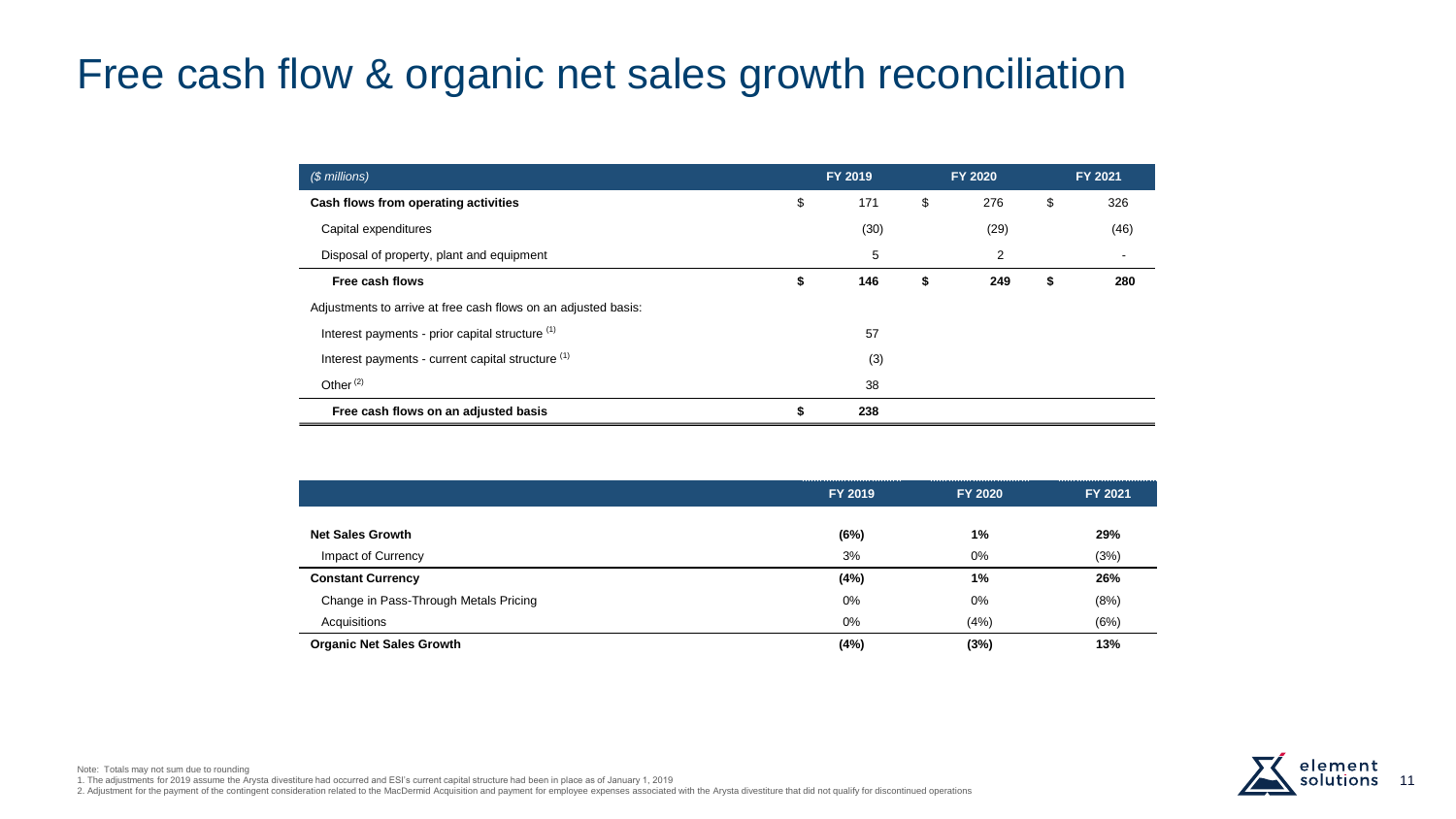## Adjusted net sales, gross profit and gross profit margins

|           | (\$ millions)                                                           | 2018    | 2021    |
|-----------|-------------------------------------------------------------------------|---------|---------|
|           |                                                                         |         |         |
|           | <b>Net sales</b>                                                        | \$1,961 | \$2,400 |
|           | Historical adjustment for Assembly metals pass-through price impact     | 147     | 0       |
|           | Metal price adjusted net sales                                          | 2,108   | 2,400   |
|           | Less: Impact of using constant FX rates across all periods <sup>1</sup> | (3)     | 15      |
|           | Less: Partial year revenue impact from acquisitions                     |         | (119)   |
| (a)       | <b>Adjusted net sales</b>                                               | \$2,106 | \$2,295 |
|           |                                                                         |         |         |
|           | <b>Gross profit</b>                                                     | \$838   | \$961   |
|           | Less: Impact of using constant FX rates across all periods <sup>1</sup> | (2)     | 17      |
|           | Less: Partial year gross profit impact from acquisitions                |         | (42)    |
| (b)       | Adjusted gross profit                                                   | \$836   | \$936   |
|           |                                                                         |         |         |
| (b) / (a) | Adjusted gross profit margin %                                          | 39.7%   | 40.8%   |
|           | Basis point change over 4 years                                         |         | 108     |